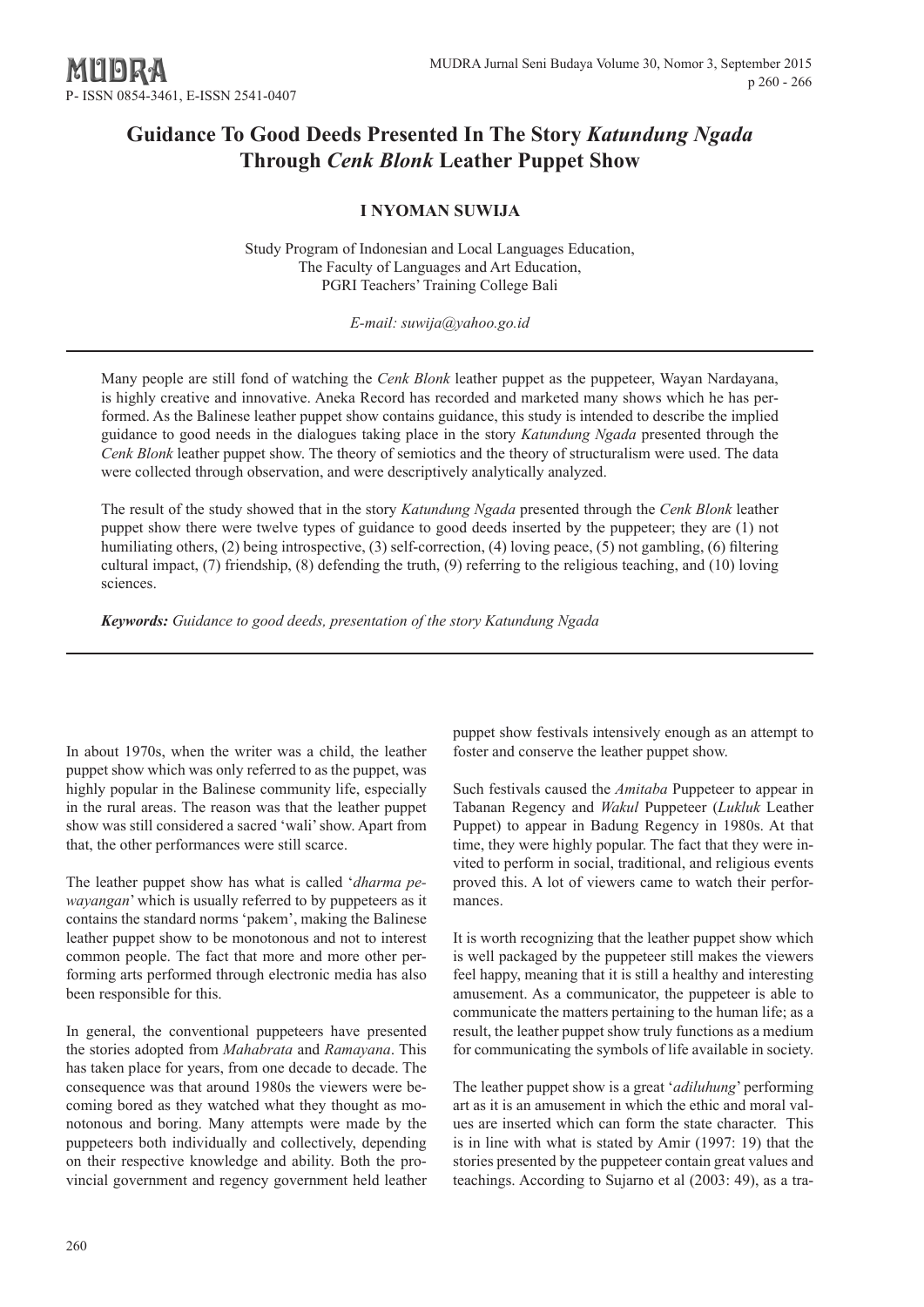ditional performing art, leather puppet has four functions; they are (1) ritual function, (2) educational function, (3) informational and social criticism function, and (4) entertainment function.

In around 1990s, a specific contribution was made by I Wayan Nardayana from Banjar Batan Nyuh, Belayu Village, Marga District, Tabanan Regency. The leather puppet show he has performed has been more innovative than that performed by the other puppeteers. In the beginning, the leather puppet show he performed at that time was called *Gita Loka* 'the Voice of the Nature'.

More and more people were fond of watching the *Gita Loka* leather puppet show as it was performed with innovations which could always satisfy the viewers. In the beginning of 1995, I Wayan Nardayana, the puppeteer, being highly innovative and dynamic, renamed the *Gita Loka* performing art as the *Cenk Blonk* leather puppet. The name was adopted from the names of two inserted supporting characters; they are *I Klenceng* and *I Ceblong.* The sound *nk* in the word *cenk* and the word *blonk* is stated to have modern and intellectual meaning.

The *Cenk Blonk* leather puppet is well known as being different from the Balinese leather puppet before in regard to its dramatic aspect. According to the puppeteer, he has packaged the leather puppet show by imitating the performing style of the ballet. The theoretical aspect such as the music accompanying it illustrates this. The conventional leather puppet only use four *genders* (a gamelan instrument) and a number of what is called *geguntangan* (another gamelan instrument) as needed, whereas the *Cenk Blong* leather puppet uses a set of what is called '*gong semarandhana'*, three *sinden* (female singers) and a *sendoran* (male singer).

Another thing which is new is that the puppeteer uses a bigger screen 'kelir' than that used by the conventional puppeteer. Apart from that, he also uses electric lamps, instead of what is called *belencong* lamp which is used by the conventional puppeteer. As well, he has also been able to maintain the function of the leather puppet show as mass media, mass entertainment, and mass infotainment.

In relation to the title of this article, the extraordinary change which has been made is that his jokes are full of advice and guidance to life. He has recognized that the current people really need fresh and pleasant amusement. To this end, the puppeteer has added more characters as the media for expressing the jokes and other messages. Added together, as a result, six supporting characters 'punakawan' are used; they are *I Tualen, I Merdah, I Delem, I Sangut, I Klenceng*, and *I Ceblong*.

The use of the guidance to good deeds as the topic of the present study is based on the idea that the leather puppet show, as a performing art, gives priority to rhetoric or language functioning as entertainment and edutainment for society. The main problem which is discussed in the present study is how the dialogues containing guidance to good deeds are packaged in the story *Katundung Ngada*? In addition, what guidance to good deeds is communicated by the supporting characters in the story?

The theory of semiotics and the theory of structuralism were adopted in the present study. The theory of structuralism was used based on the idea that the dialogues taking place in the leather puppet show are a set of linguistic symbols as the system-based units of meaning supporting components. According to Luxermburg (1986: 38), the theory of structuralism does not focus on parts but on the relationship among the parts.

The theory of semiotics was used based on the idea that the dialogues taking place in the story *Katundung Ngada* presented through the *Cenk Blonk* leather puppet show constituted a system of signs which are highly meaningful. This is in accordance with Teew (1984: 44), who stated that literary work can be explored from the aspect of *significant* (formal or sound) and the aspect of *signifie* (meaningfulness or conceptual).

This present study started from the documentary study, meaning that the recording containing the story *Katundung Ngada* presented through the *Ceng Blonk* leather puppet show was searched out. Then the dialogues in the story were transcribed into written form as the object of the study. Thus, the object of the present study is the written text which was transcribed from the recording of the *Cenk Blonk* leather puppet show.

The data were collected using observation method and note taking technique. The data which had been obtained were tabulated, decoded, and analyzed interpretatively. As the text of the dialogues taking place in the story of *Katundung Ngada* was in the Balinese language, the process of data analysis also involved the translating activity, namely, the transfer of meaning rather than form, from one language to another or from one culture to another (Kridalaksana in Hutomo, 1993: 19).

# **Guidance to Good Deeds in the Story** *Katundung Ngada*

It is generally known that a traditional performing art has had an implied function since a long time ago. Apart from being the performance which is performed to entertain people, attempts are also made to perform it in such a way that it also gives lessons to people. This in line with what is stated by Kayam (1981: 134) that apart from being a mass medium, the leather puppet show also functions as a mass entertainment. Furthermore, Mulyono (1978: 86) stated that, the leather puppet show, as a traditional performing art, has several functions. They are the entertain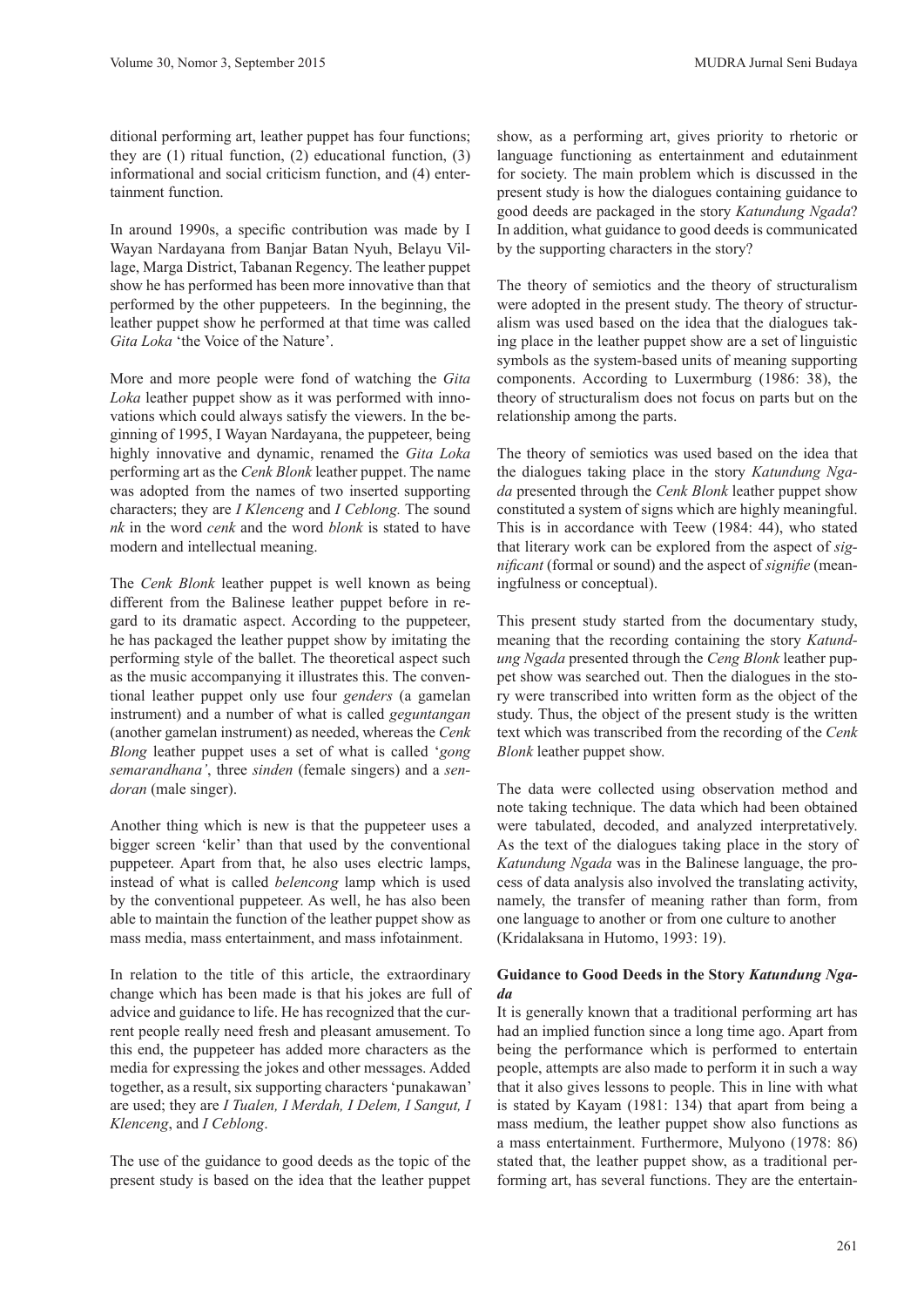ing function, spiritual function, educational function and scientific function. A number of guidance to good deeds which were inserted in the dialogues taking place in the story *Katundung Agada* presented through the *Cenk Blonk* leather puppet show are described as follows.

# **The Advice Not to Humiliate Others**

The following dialogue contains the advice not to humi iate others, for example, not to call another a 'dog'. The reason is that how bad a dog is, it certainly has several good natures, as, for example, it can educate itself. Pay attention to the following dialogue!

| 072. Delem  | : "To apa ya melahné? Cicing kéto<br>raosanga".                                                                                                                                                            |
|-------------|------------------------------------------------------------------------------------------------------------------------------------------------------------------------------------------------------------|
| 073. Sangut | : "Jangan hanya dilihat dari sisi jelékn-<br>ya saja! Kalau kita membilang kangin<br>pastilah ada kauh. Yen ada jelek pasti<br>ada luung. To raosanga rwa bhinéda.<br>Cidana-acidana, purusa lan predana." |
| 074. Delem  | : "To apa melahné cicingé?"                                                                                                                                                                                |
| 075. Sangut | : "Diapin cicing, ada filsafat cicing<br>yang perlu dipetik.".                                                                                                                                             |
| 076. Delem  | : "Meh, cicing maan filsafat. Batu fil-<br>safatang Cai. Ci berag uyak filsafat né.<br>Men apa filsafat cicingé?"                                                                                          |

English translation:

| 072. Delem  | : "What do you think the good nature"                                                                                                                                                                                                                                            |
|-------------|----------------------------------------------------------------------------------------------------------------------------------------------------------------------------------------------------------------------------------------------------------------------------------|
|             | of the dog? Its name implies no good                                                                                                                                                                                                                                             |
|             | nature."                                                                                                                                                                                                                                                                         |
| 073. Sangut | : "Do not see its bad nature only! If<br>we say the east, the west is certainly<br>available! If there is something good,<br>there is certainly something bad. That<br>is what is called rwa bhinneda, Ci-<br>dana-acidana (the male cannot be sep-<br>arated from the female)." |
| 074. Delem  | : "Then, what is the good nature of the                                                                                                                                                                                                                                          |
|             | $\log$ ?"                                                                                                                                                                                                                                                                        |
| 075. Sangut | : "Being the dog does not necessarily                                                                                                                                                                                                                                            |
|             | mean having bad nature; the dog has                                                                                                                                                                                                                                              |
|             | good philosophy which is worth adopt-                                                                                                                                                                                                                                            |
|             | $ing$ ".                                                                                                                                                                                                                                                                         |
| 076. Delem  | : Then stone also has philosophy,                                                                                                                                                                                                                                                |
|             | doesn't it? You are made to be getting                                                                                                                                                                                                                                           |
|             | thinner by philosophy. So, what is the                                                                                                                                                                                                                                           |
|             | philosophy of the dog?"                                                                                                                                                                                                                                                          |

For the dialogue above Sangut advised to Delem that this live is called *rwa bhineda*, two things are different and contrast. Therefore, do not insult others. A dog considered vermin is not allowed to insult because it has advantages are commendable.

#### **The Advice of Being Introspective**

Everybody should recognize that he has strengths and

weaknesses. When someone would like to be a public official, it would be better if he measures himself, as the advice given by *I Mangut* to *I Melem* as follows.

|         | 103. Delem           | : "Ih Ngut, Cutetné kanti semengan jani<br>I Ramadéwa lakar mati. Sang Nawasu-    |
|---------|----------------------|-----------------------------------------------------------------------------------|
| l-      |                      | ra dadi ratu, Kaka gubernur, Ci bupati.<br>Wih, jeg pules ajak ngorta sarat. Ci   |
| e       |                      | sing cocok kén kaka dadi gubernur?"                                               |
| ıl      | 104. Sangut          | : "Cang mendukung. Apabuin Mélem an-                                              |
| y       |                      | ggon cang nyama? Pang cara pancor-                                                |
|         |                      | an matatakan batu, maan cang bantes                                               |
|         |                      | krétésané a. Sakéwala, satondén Mélem                                             |
| 0       |                      | melangkah ka kursi gubernur, cang ngi-                                            |
|         |                      | dih kén Mélem, pang Mélem nyak cara                                               |
| l-      | 105. Delem           | bébék, nyiksik bulu, introspéksi diri!"                                           |
| n<br>ti | 106. Sangut          | : "Dikengkene?"                                                                   |
| ı.      |                      | "SD benya sing ja tamat a. Apa kal<br>jemak gaéné di suba dadi gubernur?          |
| ,       |                      | Birokrasi pemerintahan benya sing                                                 |
|         |                      | nawang, Ada nang telu bulana gejora                                               |
| g       |                      | Mélem kén rakyate, orina tuun."                                                   |
| ļ-      | English Translation: |                                                                                   |
| ź.      | 103. Delem           | : "Ok Ngut? This morning I Ramade-                                                |
|         |                      | wa will die. Sang Nawasura will be the                                            |
|         |                      | king, I'll be the governor, and you'll be                                         |
|         |                      | the regent. Goodness, I'm talking to you                                          |
| e       |                      | but you're sleeping. You don't agree                                              |
| d       |                      | that I'll be the governor, do you?                                                |
|         | 104. Sangut          | : "I'll support you, as you're my brother.                                        |
| ſf      |                      | What you will be will benefit me as a<br>shower supported with stones. Howev-     |
| y<br>l, |                      | er, before you become the governor, I                                             |
| ıt      |                      | request that you'll be willing to behave                                          |
| į-      |                      | as a duck which pays attention to its                                             |
| $-$     |                      | duck. Do you mind being introspec-                                                |
|         |                      | tive?"                                                                            |
| e       | 105. Delem           | : "In what case?                                                                  |
|         | 106. Sangut          | haven't<br>:"You<br>finished elementary                                           |
| у       |                      | school, have you? What jobs can you                                               |
| ιS      |                      | do if you're the governor? You're not                                             |
| t-      |                      | familiar with the governmental bureau-<br>cracy, are you? If you're the governor, |
|         |                      | the people will demonstrate against you,                                          |
| y,<br>g |                      | and ask that you resign."                                                         |
|         |                      |                                                                                   |

In the dialogue above, the character Melem has never finished elementary school; however, he would like to be the governor. His younger brother, I Mangut, certainly disagrees with that, and is afraid that after three months as the governor, the people will demonstrate against him and ask that he resign. The essence is that when someone would like to be a public official, or would like to have another strategic position, he should be introspective; he should measure his knowledge, ability, and experience as he will have an important role in improving the people's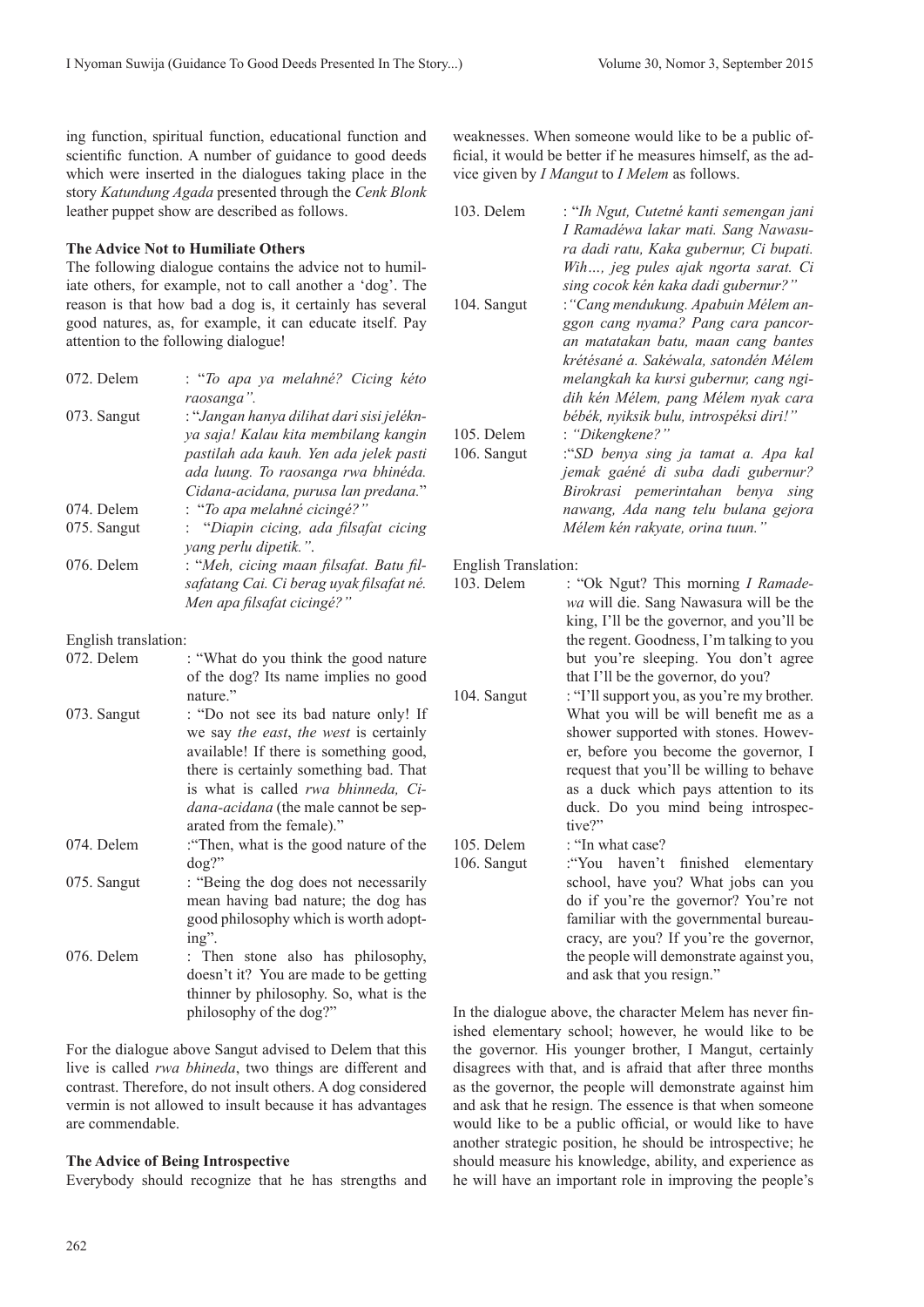prosperity.

#### **Advice to Love Peace**

The following dialogue was adopted from the dialogue between the character I Tualen and his son, I Merdah, who devote themselves to Sang Ramadewa, as follows.

| 135. Tualén | : "To not, puk ci to? Bojogé to. Apin |
|-------------|---------------------------------------|
|             | pawakan bojog, apin pawakan sato,     |
|             | suku papatné kagisi, makejang bojogé  |
|             | to nganutin abjad."                   |
| 136. Merdah | : "Abjadé e to?"                      |
| 137. Tualén | : ``ABCD"                             |
| 138. Merdah | : "Apa artiné to?"                    |
| 139. Tualén | : "Anak Bali Cinta Damai. Yen nyidang |
|             | idup damai, to suba madan kebaha-     |
|             | giaan. Bin besik, Anak Bali suka ke-  |
|             | bersamaan. Yen nyidang iraga kompak   |
|             | cara seka gongé briuk sapanggul, to   |
|             | suba madan suargan jagat. Anak Bali   |
|             | demen idup ajak liu."                 |
|             |                                       |
|             |                                       |

English Translation:

| 135. Tualen | : "Is that what you see? You just see that |  |
|-------------|--------------------------------------------|--|
|             | he is a monkey. Although he is an ani-     |  |
|             | mal or a monkey, he keeps his four legs;   |  |
|             | every monkey follows the alphabets.        |  |
| 136. Merdah | : What alphabets are they?                 |  |
| 137. Tualen | : A B C D                                  |  |
| 138. Merdah | : What do they stand for?                  |  |
| 139. Tualen | : "Anak Bali Cinta Damai? (The Bali-       |  |
|             | nese People Love Peace). If we can live    |  |
|             | peacefully, then that will be called hap-  |  |
|             | piness. Furthermore, the Balinese peo-     |  |
|             | ple love togetherness. If we can work      |  |
|             | together as the gamelan orchestra gong     |  |
|             | group 'briuk sapanggul', then that will    |  |
|             | be called the world's heaven. The Ba-      |  |

If we observe dialogue 139 thoroughly in particular, then it can be concluded that it contains advice of peaceful life. If someone can feel peaceful life, then he can be classified as a happy man. Nowadays, many people are wealthy; however, they are not peaceful. It is possible that what they have are illegally earned. It is also implied that the Balinese people give priority to togetherness, unity, and unification. They share sadness and happiness together.

many other people.

linese people like living together with

#### **Advice to Be Introspective (***Mulatsarira***)**

The monologue uttered by the character I Mangut in which he talked about the arrogance of his older brother, I Melem. It contains the advice of being introspective.

291. Sangut : *"Aduh, yen sing ketoang, sing nyidang nyerihang ia. Iraga nak mula sing ada* 

*bates kepuasan. Penting idupé ngelah indria (keinginan), kéwala pang bisa ngeret indria, pang da iraga dadi budak keinginan. … Inget ges nu cenik, bekelanga kén mémé é pis dasa tali. 'Ne Ngut aba pisé dasa tali, kala da blajanga nyen'. Dagang es liu, dagang nasi bubuh ada, pis ada, basangé layah to. Né gumi kali to? Kali-kalu, kalu ngaran kalut, yen suba kalut nak saru jeg madukan. Cén kadén beneh cén pelih, kayang penjahat bisa ngraosang demokrasi."* 

#### English Translation:

291. Sangut : "Ow!, I would never defeat him if I didn't do that. It is true that to what extent someone is satisfied with something is relative. It is important to have desires; however, they should be controlled or we will become their slaves … I remember when I was a child and my mother said to me: 'Here is ten thousand rupiahs for you Ngut but you can't spend it on anything!' There were many traders who sell ice and rice; I had money with me but I was hungry. The current era is what is referred to as the *kali* era, everything is *kali-kalu, kalu-kalut* (extremely confusing). If we are confused, nothing is clear; which one is right and which one is wrong – the official can only say democracy."

The monologue uttered by the character, I Mangut, contains advice, criticism, and satire that in the *kali* era we cannot satisfy all the desires. It is important to have desires; however, we should be able to control them. It is important for us to be economical and introspective. The reason is that there are so many people who talk about democracy; many people pretend to be religious; however, they only used religion as a mask.

#### **Advice not to Gamble**

The following dialogue between the characters *Tualen* and *Merdah* contains the advice of being faithful to the law, namely, gambling should be avoided anytime and anywhere. Pay attention to the following dialogue!

| 330. Tualén | : "Pang sing kiap majaga, eda majaga    |
|-------------|-----------------------------------------|
|             | sambilanga majudi!"                     |
| 331. Merdah | : "Yen majudi kengkén?"                 |
| 332. Tualén | : "Opaka kén jero mangku"               |
| 333. Merdah | : "Mangku nyén?"                        |
| 334. Tualén | : "Mangku Pastika. Kena Pasal 303       |
|             | KUHP, penjara lima tahun."              |
| 335. Merdah | : "Pang da iraga kiap?"                 |
| 336. Tualén | : "Lan para senimané, pregina-pregina   |
|             | makejang igelang, pang ada pabalih      |
|             | masambilan megadang, sambilang me-      |
|             | lestarikan seni budayané. Nyén men orin |
|             | nglestariang yen sing iraga?"           |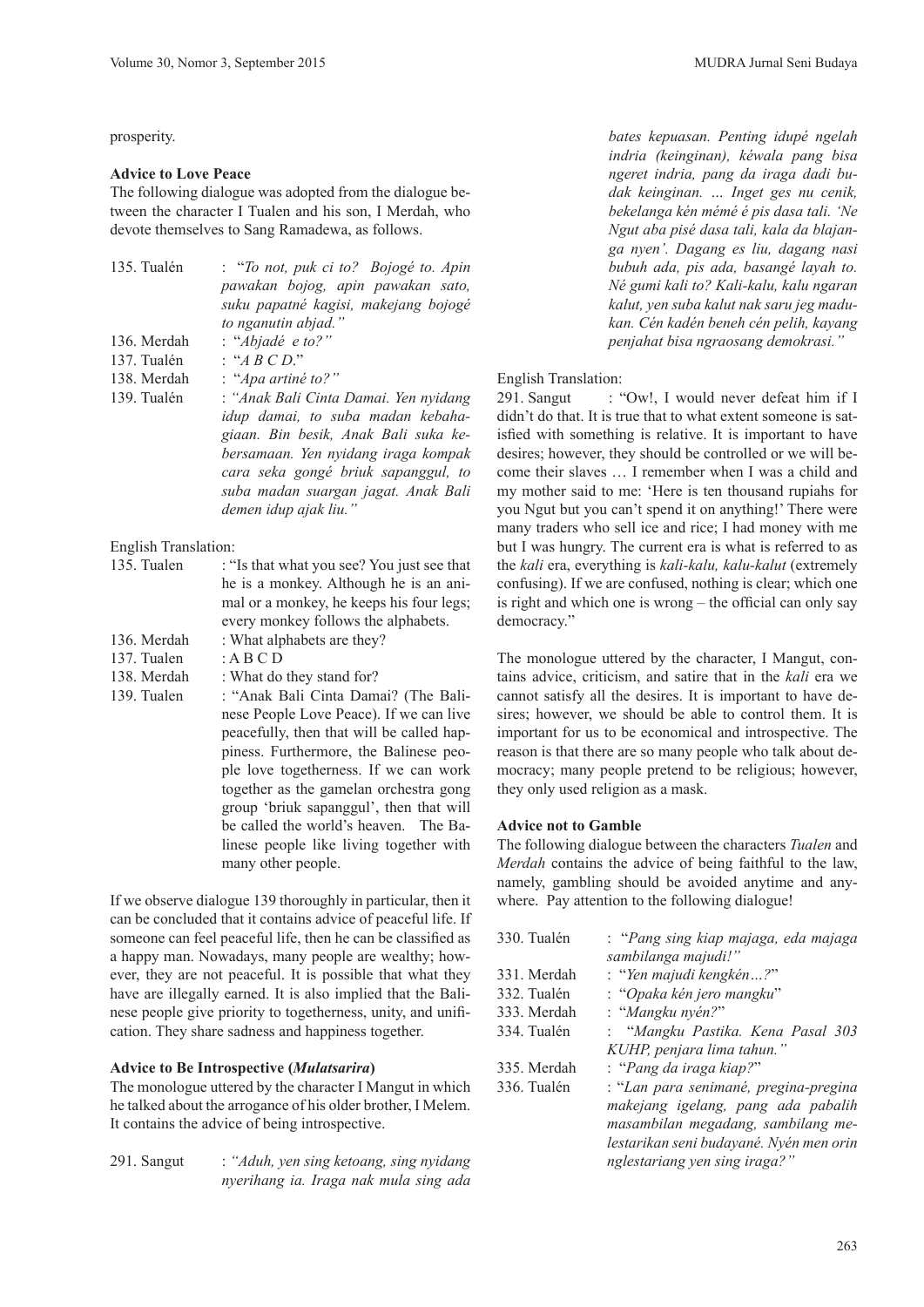conserve them, except us."

I Tualen gives advice to his son as to what to do to filter the western cultural impact. I Tualen suggests I Merdah that he should be careful in adopting the western cultural impact, as what he should do when he picks '*buah gatep'* (a type of fruit). Pay attention to the following dialogue!

358. Tualén :*"Pengaruh Barat adané to. Nanang* 

360. Tualén : *"Penyaringan. Ané cén budaya barat* 

*Cai filtrasi.*"

359. Merdah : *"Filtrasi é to?"*

*ngidih kén Cai, Ci ngoyong di timur, ngamong adat ketimuran, pang ngelah* 

**Guidance to Filtering Cultural Impact**

|  | English Translation: |
|--|----------------------|
|--|----------------------|

| <b>English Translation:</b> |                                           |             | do when you pick 'buah gatep' (a type       |
|-----------------------------|-------------------------------------------|-------------|---------------------------------------------|
| 330. Tualen                 | : "Do not gamble in order not to be       |             | of fruit).                                  |
|                             | sleepy when staying up late!"             | 361. Merdah | : "How can it be?"                          |
| 331. Merdah                 | : "What will happen if we gamble ?"       | 362. Tualen | : "What is useful to you is accepted, and   |
| 332. Tualen                 | : "Jaro Mangku will get angry"            |             | what is useless is neglected. You're too    |
| 333. Merdah                 | : "Which Mangku (priest)?"                |             | proud of the western culture and you        |
| 334. Tualen                 | : "Mangku Pastika. You will be impris-    |             | forget your own culture. Now it is re-      |
|                             | oned for five years, in accordance with   |             | ferred to as causing the state to be disin- |
|                             | Article 303 KUHP."                        |             | tegrated. Protect yourself!"                |
| 335. Merdah                 | : "In order not to be sleepy?"            | 363. Merdah | : "What is adopted?"                        |
| 336. Tualen                 | : "It is better for us to watch a perfor- | 364. Tualen | : "You can use your religion, culture and   |
|                             | mance while staying up late and con-      |             | tradition to protect yourself!"             |
|                             | serving the culture and art. Nobody will  |             |                                             |

The character Tualen firmly asks his son (I Merdah) that, as an eastern man, he should appreciate the eastern tradition. He should be careful when accepting the western culture. It is should be believed that not everything related to the western culture is good and not everything related to the western culture is bad. It is suggested to I Merdah that he should protect himself; he should filter the western cultural impact using religious teaching, local tradition and culture. If it is good to enrich the local culture, adopting it is recommended but if it is not good, neglecting it is recommended.

#### **Guidance to Friendship**

The following discourse is what is stated by the character Tualen, when he answers the question asked by the character Patih Maruti as to where Sang Ngada goes.

> him; I don't want to be separated from him; I don't want to hate him. I don't want to say that we are brothers only when we butcher pigs and turtles. I don't want to hate him, especially when he is not good. I respect him highly. If he dies, I'll die. That's what I have in my

|                             | patut tampi, ané cén sing patut tam-       |                             | ter Patih Maruti as to where Sang Ngada goes. |  |
|-----------------------------|--------------------------------------------|-----------------------------|-----------------------------------------------|--|
|                             | pi. Pang bisa Ci nyaring. Tondén kar-      | 459. Maruti                 | : "Tualén, Kamu kadiang apa?"                 |  |
|                             | wan uli barat makejang jelék, tondén       | 460. Tualén                 | : "Tuh Ratu, saking alit titiang ngem-        |  |
|                             | karwan makejang luung. Pilihin cara        |                             | ban dané Sang Angada. Mangda sam-             |  |
|                             | nuduk buah gatép!"                         |                             | punang wawu dané manggihin jelék,             |  |
| 361. Merdah                 | : "Kéngkén to?"                            |                             | lantasan titiang puik yata joh. Cara          |  |
| 362. Tualén                 | :"Ané misi duduk, ané puyung lan ku-       |                             | senggaké nampah céléng, nampah                |  |
|                             | tang! Bes ulap Cai kén kebudayaan          |                             | penyu nyamané magrudugan ngaku                |  |
|                             | Barat, metu engsap Cai kén kebudayaan      |                             | mabraya. Mara jelék ia, puikin lantas.        |  |
|                             | pedidi. Cara jani raosanga disintegrasi    |                             | Dreda baktin titiangé tan sipi. Séda ja       |  |
|                             | bangsa. Ngaé benya pagar diri!"            |                             | dané, titiang pang sareng padem. Sa-          |  |
| 363. Merdah                 | : "Apa anggon?"                            |                             | punika manah titiangé."                       |  |
| 364. Tualén                 | : "Agama, budaya, adat, to anggon pa-      | 461. Maruti                 | : "Yan mangkana atilar Kamu!"                 |  |
|                             | gar diri!"                                 |                             |                                               |  |
|                             |                                            | <b>English Translation:</b> |                                               |  |
| <b>English Translation:</b> |                                            | 459. Maruti                 | : "Tualen, what's your opinion?"              |  |
| 358. Tualen                 | : "What is called the western culture, I   | 460. Tualen                 | : "Ow Your Excellency, I have looked          |  |
|                             | ask you to follow the eastern culture as   |                             | after Sang Angada since he was a child.       |  |
|                             | you live in the eastern part of the world; |                             | I would like to be always in touch with       |  |

you should be good at filtering the western cultural impact. 359. Merdah : "What does filtering mean?" 360. Tualen : "You have to screen which western culture should be accepted and which should not be accepted. You have to be good at filtering it. Not everything related to the western culture is bad and not everything related to the western culture is good. You should select as what you

mind." 461. Maruti : If so, I ask you to go!"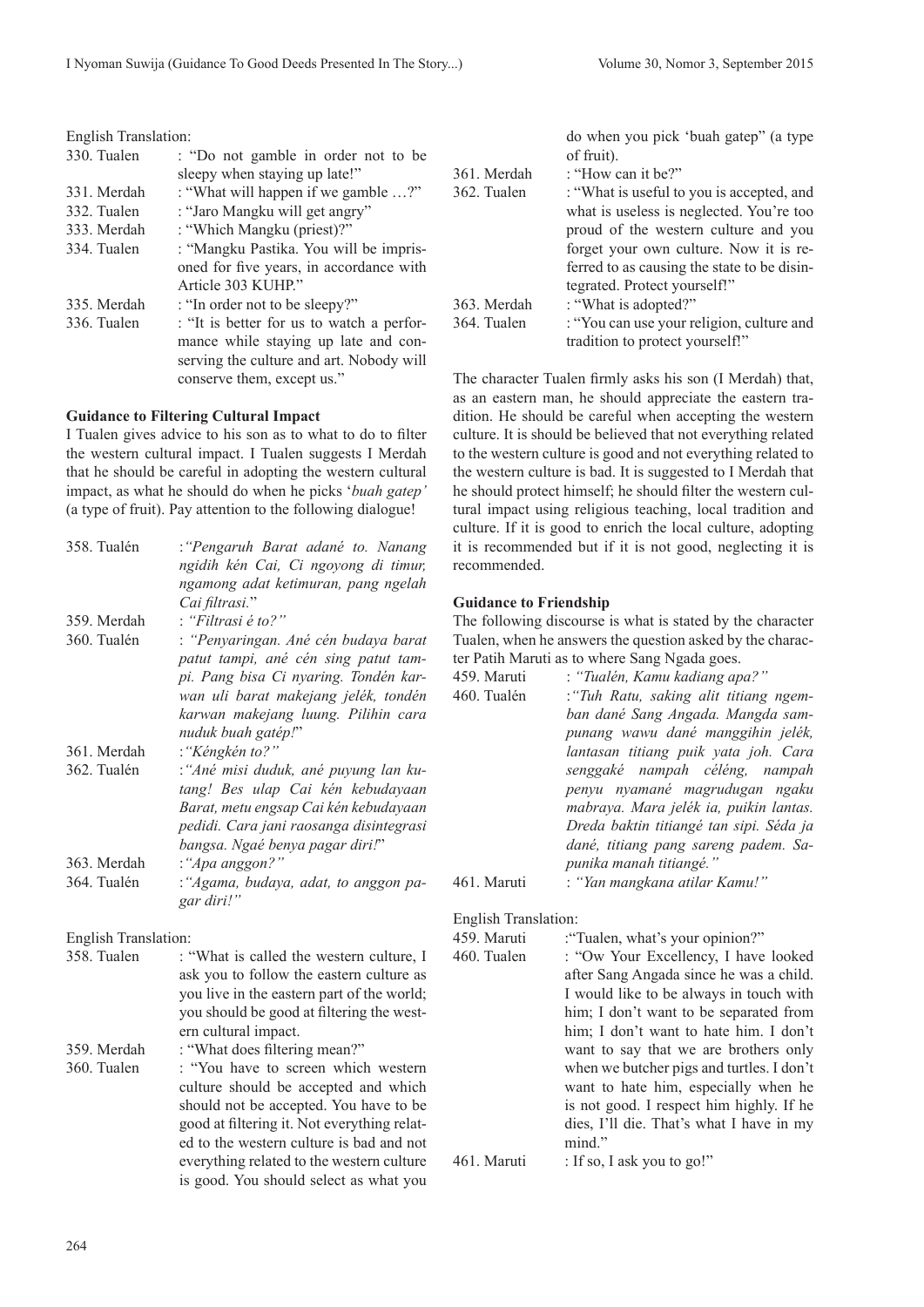In speech No. 460, the character Tualen expresses his attitude that he still faithfully accompanies Sang Angada. From his inner heart, he states that he has been faithful to Sang Angada since he was a child. He doesn't want to be stated to discriminate friends. He will not say that he only makes friends with those who have parties and are in cheerful condition. It is also affirmed that if Sang Angada dies, he will die. That shows that he is highly faithful.

# **Guidance to Defending the Truth**

The next part of the dialogue between Tualen and Sang Angada which also contains advice and needs to be paid attention to is as follows.

| 471. Ngada  | : "Tualén, ayua papareng Tualen,         |
|-------------|------------------------------------------|
|             | Ngada dusta iki. Lamakana Kamu tan       |
|             | pareng dusta. Pamantuka, pamantuka       |
|             | Kital'                                   |
| 472. Tualén | : "Tuh, dados Iratu mawecana asapuni-    |
|             | ka ring titiang. Dreda baktin titiange   |
|             | ring Iratu. Seda ratu, tiang pang bareng |
|             | padem. Duaning titiang uning Iratu       |
|             | pageh ngelarang darmaning urip."         |
| 473. Ngada  | : "Pah yan mangkana, lah pepareng Tu-    |
|             | alén!"                                   |
|             |                                          |

English Translation:

| 471. Ngada  | : "Tualen  Tualen, do not follow An-        |
|-------------|---------------------------------------------|
|             | gada; he is a criminal. It's better for you |
|             | to go home!"                                |
| 472. Tualen | : "Aw, why you say that to me? I am very    |
|             | faithful to and respect you. If you die,    |
|             | I'll die too. The reason is that I know     |
|             | that Your Excellency is always faithful     |
|             | to what is true in this life."              |
| 473. Ngada  | : "Ow yes, if so, you follow me!"           |

The dialogue above tells when Sang Angada feels that he is a liar and humiliated; he is willing to go and asks Sang Maruti for his permission. Therefore, he asks his servant, I Tualen, to go home and not to follow him as, if I Tualen follows him, he will become a wicked man as well. However, in speech (472), I Tualen refuses what is instructed for the reason that he is highly faithful and respects Sang Angada. If Sang Angada dies, he will die as well, as he knows that Sang Angada is in a right position. Sang Angada strictly implements the *dharma* teaching; it is the truth which he has in himself. Thus, I Tualen strongly supports who is right. He believes that *dharma* (what is true) will always defeat *adharma* (what is not true).

# **Guidance to Referring to Religious Teaching**

The important advice which is narrated by the puppeteer through the character I Ceblong and the character I Klenceng is as follows. I Ceblong tells I Klenceng that there is announcement in the village hall 'bale banjar', reading "Who can kill the giant will be paid 100 thousand". The

advice given by I Klenceng to I Ceblong is as follows.

657. Blonk :*"Ih Céng, ada pengumuman di Balé banjaré. Yen nyidang ngamatiang raksasa aukud maan pis satus tali".* 

658. Cénk :*"Ci ci ci ngudiang nyemak gaé sing tawang Ci? Ma Ci kema ma! Aa yen raksasa é mati, yen Ci bangka? Anggon ngabén paling sing molas juta Ci perlu pis, Ci maan pis satus tali, bin kuda norok to? Money politik Ci. Apakah harga diri Ci é maji tuah aji satus tali? Makané Ci maca buku agama kapah-kapah da anggona galeng gen buka agamané!"*

English Translation:

- 657. Blonk : "Hi Ceng, there is an announcement in the village hall. Those who can kill the giant will be paid one hundred thousand".
- 658. Cenk : "Why do you do something which is not familiar to you? Go, please! If the giant is killed, that'll be good, but you're killed at least you'll need at least fifteen million rupiahs for the cremation ceremony. You'll be given one hundred thousand, how much will you add? You're money politics. Does your self-esteem cost one hundred thousand? I recommend that you should sometimes read the religious book. You should not use the book as the pillow only.

In speech 658, I Klenceng advises I Ceblong that he should not do anything which does not need to be done as it may be highly risky. He should not get involved in money politics; he should not be inspired by one hundred thousand only. His self-esteem is not equal to one hundred thousand. In everything, we should refer to the *dharma* teaching.

# **Guidance to Loving Sciences**

The advice which is important enough given by I Klenceng to I Ceblong is as follows.

| 712. Cénk  | : "Kebut-kebut ndas waé ben Ci nah?    |
|------------|----------------------------------------|
|            | Badah  Ci belog né. Sangkal Ci sing    |
|            | ngerti kén pemikiran waé."             |
| 713. Blonk | : "Belog?"                             |
| 714. Cénk  | : "Belog. Mara tas Ci melajah! Nora    |
|            | hana mitra angulihaken widya guna ru-  |
|            | muhun, kéto."                          |
| 715. Blonk | : "Apa artinné?"                       |
| 716. Cénk  | : "Tidak ada sahabat melebihi daripada |
|            | pengetahuan. Pengetahuané to sahabat   |
|            | utama. Kejarlah pengetahuan itu! Sang- |
|            | kal Ci harus malajah!"                 |
|            |                                        |